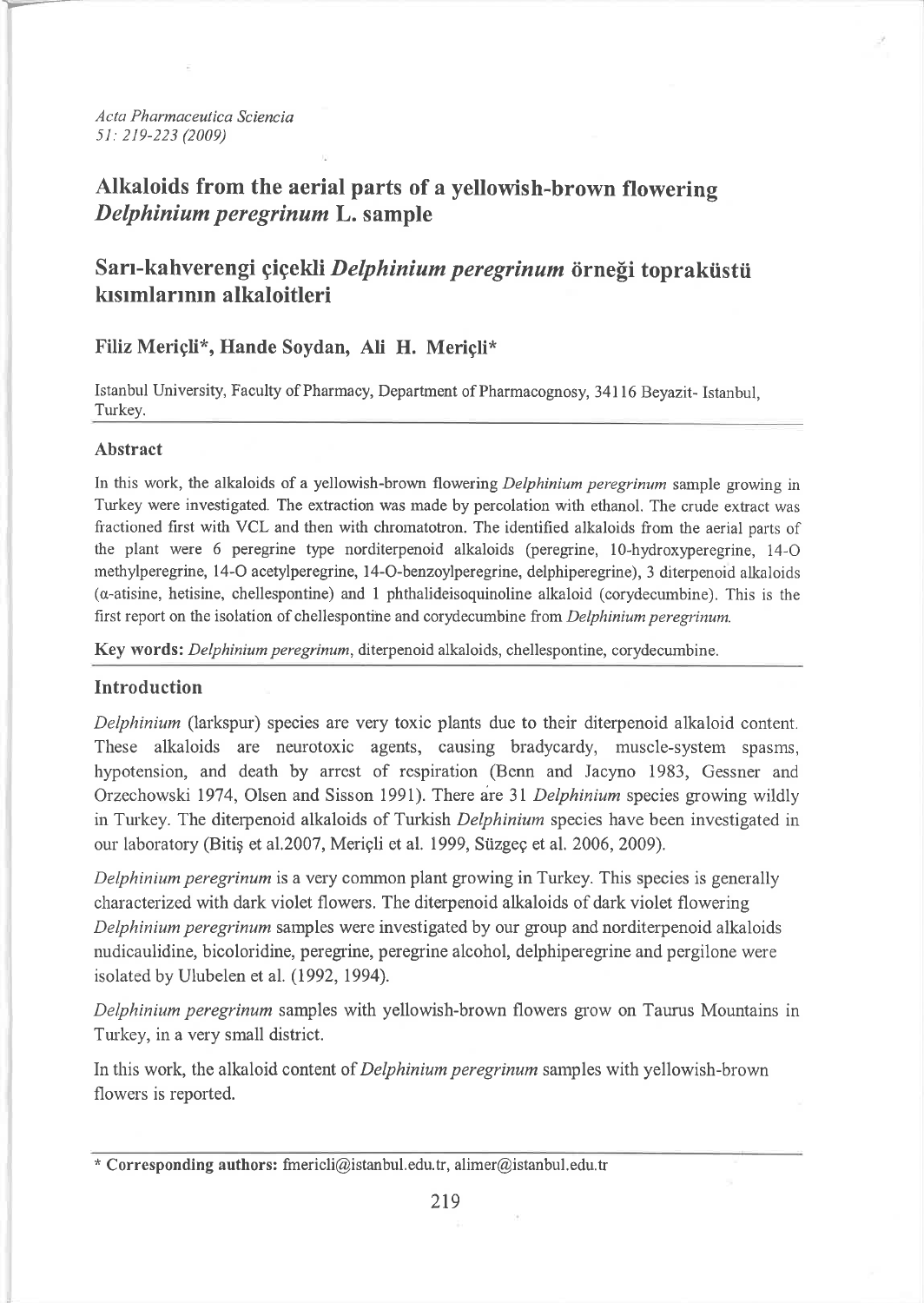### Experimental

#### Plant material

Aerial parts of yellowish-brown flowering Delphinium peregrinum L. (Ranunculaceae) were collected in July 2006 from fields in Ermenek-Twkey by F. Meriçli and A. H. Meriçli. Voucher specimens have been deposited in the herbarium of the Faculty of Pharmacy, Istanbul University (ISTE 85932).

#### Aparatus

Vacuum liquid chromatography (VLC):  $Al_2O_3$  (EM 1085) and  $SiO_2$  60 G (7731) Merck. Chromatographic separations: chromatotron with rotors coated with a 1 mm thick layer of Merck  $Al_2O_3$ 60 GF-254 (1092) or SiO<sub>2</sub> 60 PF-254 (7749). TLC: eluents toluene / AcOEt / Et<sub>2</sub>NH 7:4:1 or 7:4:2 and CHCl<sub>3</sub> / MeOH / NH<sub>4</sub>OH 5:3:1. ESI MS were recorded on a Perkin Elmer SCIEX API-1 mass spectrometer. NMR spectra were recorded on a Bruker 500-MIIz spectrometer.

#### Extraction and isolation of the alkaloids

Dried and powdered aerial parts of the plants were extracted with 90 % EtOH by percolation at room temperature and the extracts obtained were evaporated to drymess in vacuo. The residues were treated with  $0.5$  N H<sub>2</sub>SO<sub>4</sub> and extracted with CHCl<sub>3</sub>. NaOH (5 %) was then added to the aqueous solutions (cooled in ice) to bring them to pH 10. The solutions were again extracted with CHCl<sub>3</sub>. The CHCl<sub>3</sub> extracts were evaporated to dryness, yielding crude alkaloid mixtures.

<sup>5</sup>g of the crude alkaloid extract (6.3 g) obtained from 2.9 kg aerial parts of Delphinium peregrinum was first separated by VLC colomn: neutral Al<sub>2</sub>O<sub>3</sub>, elution solvent: petroleum ether / CHCl<sub>3</sub> / MeOH mixtures.

The combined fractions 10-12 (petroleum ether/CHCl<sub>3</sub> 60:40 - 50:50, 520 mg) were subjected using chromatotron to a SiO<sub>2</sub> rotor ( petroleum ether/CHCl<sub>3</sub> / MeOH mixtures ) and 14-O- benzoylylperegrine (9 mg), and delphiperegrine (9 mg) were obtained.

The VLC fractions 13-16 (petroleum ether/CHCl  $_3$  45:55-0:100; 720 mg) were subjected to a SiO<sub>2</sub> rotor (petroleum ether/CHCl<sub>3</sub>/MeOH mixtures) and 14-O- acetylperegrine (17 mg), 14-O-methylperegrine (12 mg), peregrine (25 mg) and l0-hydroxyperegrine (13 mg) were obtained. The VLC fraction <sup>17</sup> (CHCl<sub>3</sub>/MeOH 99:1, 730 mg) was subjected to a Al<sub>2</sub>O<sub>3</sub> rotor (petroleum ether/CHCl<sub>3</sub>/MeOH mixtures) and corydecumbine (11 mg) and  $\alpha$ -atisine (16 mg) were obtained. VLC fraction 18 (CHCl<sub>3</sub>/MeOH 98:2, 580 mg) was subjected to a Al<sub>2</sub>O<sub>3</sub> rotor (petroleum ether/CHCl<sub>3</sub>/MeOH mixtures) and hetisine (30 mg) and chellespontine (13 mg) were obtained.

All the alkaloids were identified by comparison of their  $H$  and  $H^3C$ , DEPT NMR data and except corydecumbine, by Co-TLC behavior with those of authentic samples.

### Results and Discussion

From the aerial parts of yellowish-brown flowering Delphinium peregrinum sample 6 peregrine type norditerpenoid alkaloids (peregrine, l0-hydroxyperegrine, 14-O methylperegrine, 14-Oacetylperegrine, 14-O-benzoylperegrine, delphiperegrine), 3 diterpenoid alkaloids ( $\alpha$ -atisine, hetisine, chellespontine) and I phthalideisoquinoline alkaloid (corydecumbine) were isolated.

The alkaloids of the yellowish-brown flowering samples are similar to the dark violet flowering samples. Peregrine-type norditerpenoid alkaloids are characteristic alkaloids for Delphinium peregrinum. Nevertheless chellespontine, a diterpenoid alkaloid containing an aldehyde group,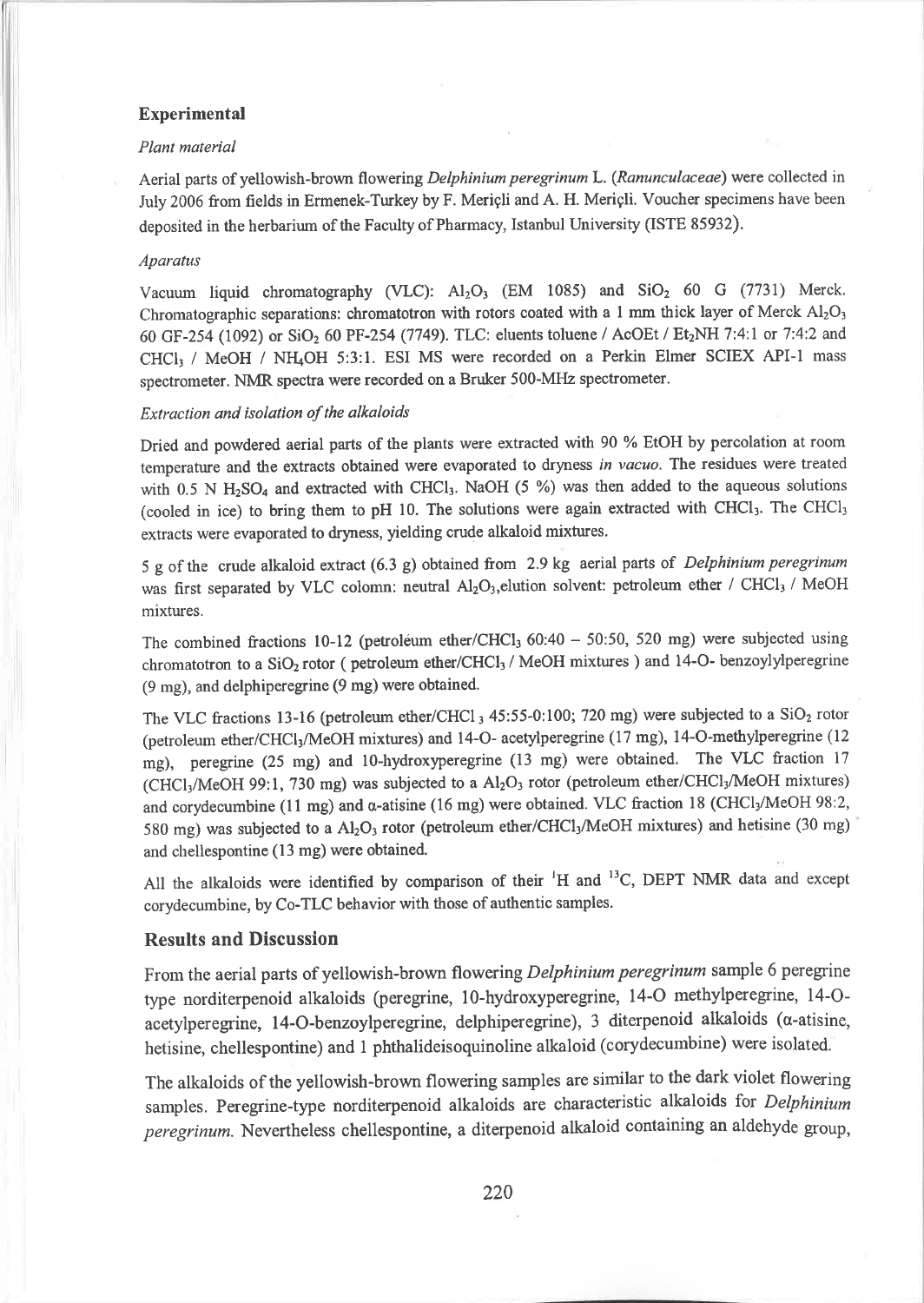which was isolated from Consolida hellespontica and Delphinium staphisagria before (Desai et al. 1993, Ulubelen et al. 1999), has also been found now in Delphinium peregrinum.

On the other hand, corydecumbine is a phthalideisoquinoline alkaloid and was isolated from Corydalis decumbens before (Basnet et al. 1993). Sometimes species containing diterpenoid alkaloids can also contain isoquinoline alkaloids (Desai et al. 1993, Zhang et. al. 1999). In the first time we found corydecumbine in Ranunculaceae family.

The <sup>13</sup>C NMR data of the rare compounds chellespontine and corydecumbine, are given below in Table I and the structure of alkaloid isolated in Figure l.





Figure 1. The structure of isolated alkaloids from Delphinium peregrinum.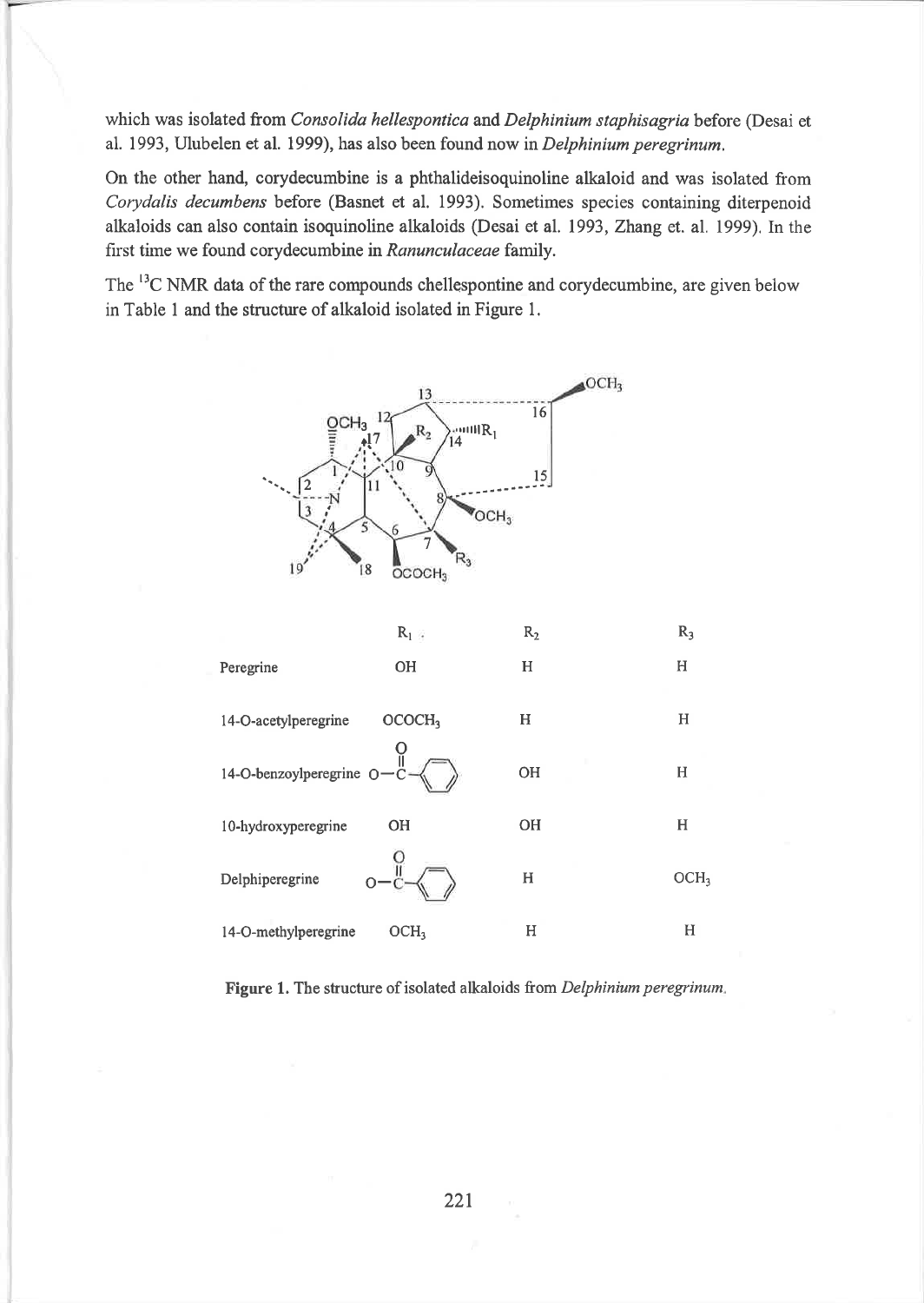

Hetisine



 $\alpha$  - atisine



Chellespontine :

i,



Corydecumbine

Table 1.  ${}^{13}$ C NMR (500 MHz) data of chellespontine and corydecumbine in CDCl<sub>3</sub>

| Position                | Chellespontine | Position                   | Corydecumbine      |
|-------------------------|----------------|----------------------------|--------------------|
|                         | 26.2t          |                            | 64.4 d             |
| $\overline{2}$          | 19.5t          | 3                          | 58.1t              |
| $\overline{\mathbf{3}}$ | 41.2t          | $\overline{4}$             | 33.9t              |
| $\overline{4}$          | 33.5 s         | 4a                         | 130.1 s            |
| 5                       | 45.0 d         | 5                          | 120.2 d            |
| 6                       | 19.2t          | 6                          | 148.0 s            |
| 7                       | 35.0t          | 7                          | 147.6 s            |
| 8                       | 38.7s          | 8                          | 111.6 d            |
| 9                       | 39.8 d         | 8a                         | 118.6 d            |
| 10                      | 46.2 s         | 9                          | 83.8 d             |
| $\overline{11}$         | 31.7t          | 1"                         | 136.8 s            |
| 12                      | 36.5d          | $2^*$                      | 132.5 s            |
| 13                      | 26.1t          | $3+$                       | 110.2 d            |
| 14                      | 27.8t          | 4 <sup>2</sup>             | 145.6 s            |
| 15                      | 74.2 d         | 5 <sup>7</sup>             | 143.8 s            |
| 16                      | 155.8 s        | 6 <sup>5</sup>             | 107.0 <sub>d</sub> |
| 17                      | 110.2 t        | 7'                         | 89.3 d             |
| 18                      | 24.8q          | NCH <sub>3</sub>           | 45.1q              |
| 19                      | 60.3t          | OCH <sub>2</sub> O (RingA) | 101.1t             |
| 20                      | 58.4t          | OCH <sub>2</sub> O (RingD) | 101.8t             |
| 21                      | 65.2t          |                            |                    |
| 22                      | 182.9d         |                            |                    |